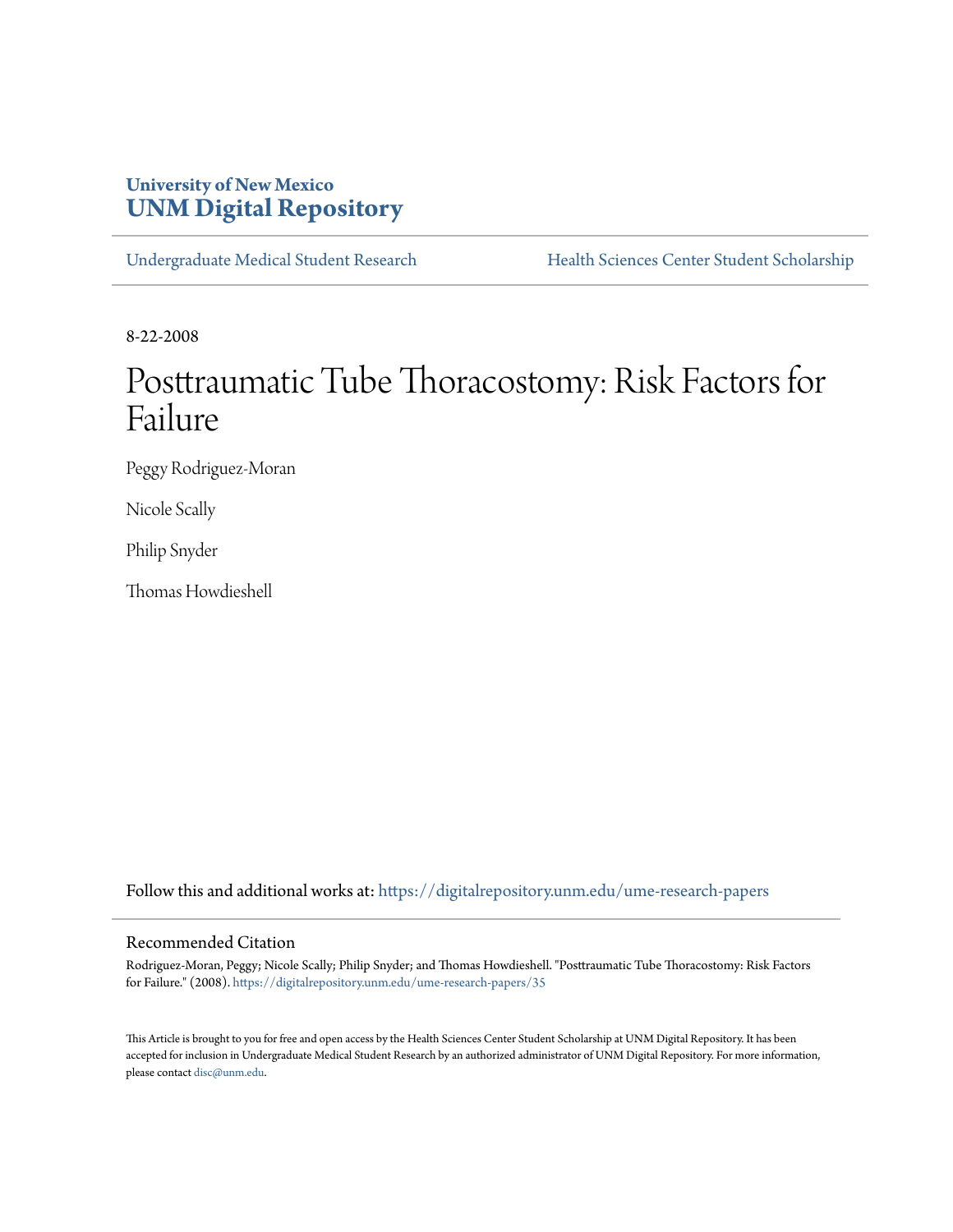# **Posttraumatic Tube Thoracostomy: Risk Factors for Failure**

**By** 

**Nicole Scally, MS-IV Peggy Rodriguez-Moran, MS-II Philip Snyder, MS-III** 

**Faculty Mentor** 

**Thomas Howdieshell, M.D.**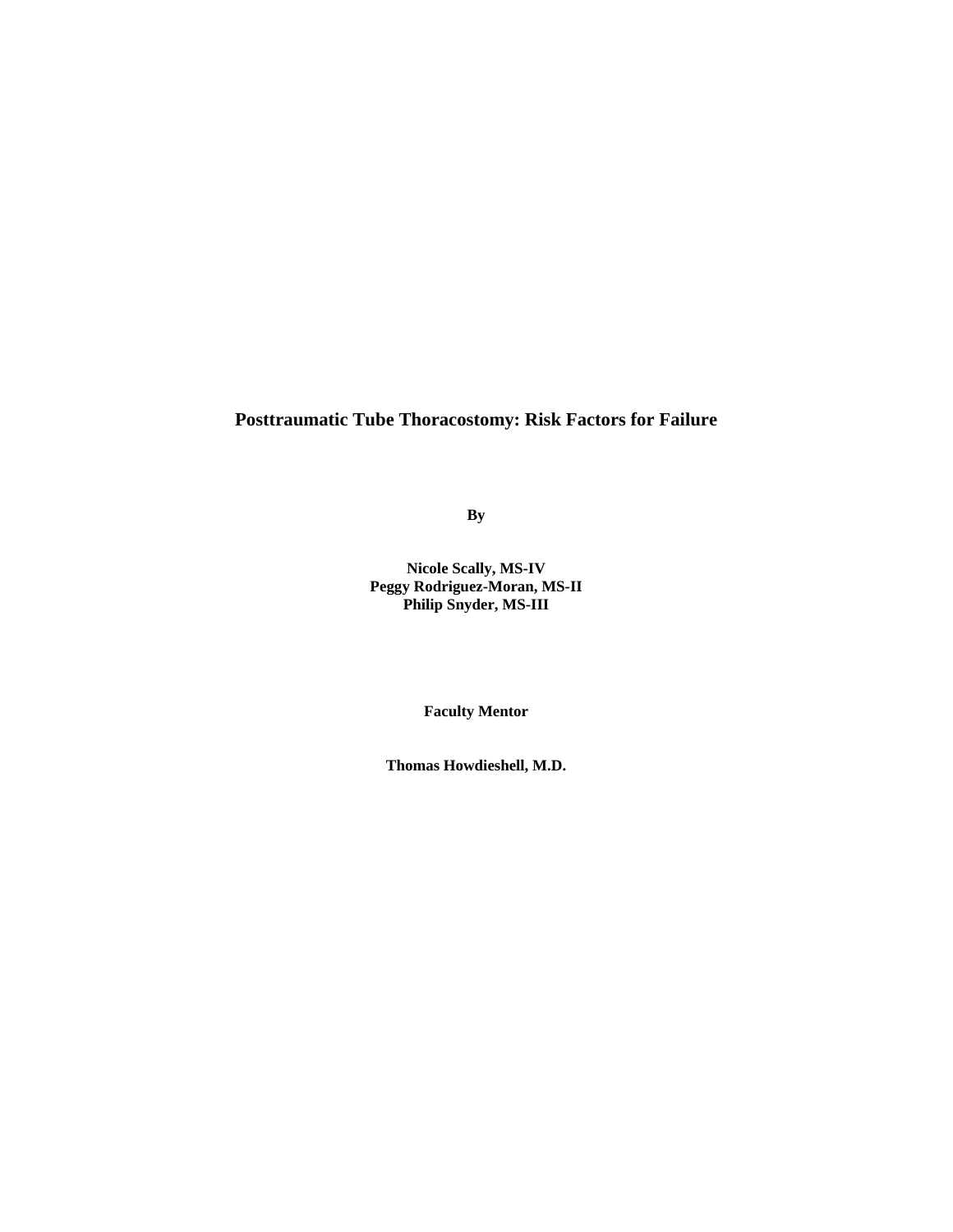## **BACKGROUND AND SIGNIFICANCE**

Thoracic injuries occur in approximately one third of trauma patients<sup>1</sup>. Injuries to pulmonary parenchyma via blunt or penetrating trauma frequently result in hemo-pneumothorax requiring tube thoracostomy. The standard of care for initial treatment of a posttraumatic chest injury resulting in posttraumatic effusion, with or without a pneumothorax, is the placement of a large caliber chest tube<sup>2</sup>.

Trauma patients have unique risk factors for the development of pleural space infections, one of which is placement of one or more chest tubes. Tube thoracostomy carries the inherent risk of potential inoculation of the pleural space<sup>3</sup>. Penetrating injury also increases the likelihood of a pulmonary infection, as the penetrating object may transfer infectious material into the thoracic cavity and lead to tissue destruction. Many trauma patients require prolonged courses of mechanical ventilation, which is an independent risk factor for pneumonia, known to contribute to pulmonary effusion that can progress to empyema. Moreover, multi-trauma patients with concomitant abdominal solid or hollow viscus injury or diaphragmatic violation are at greater risk for the development of persistent pleural effusion and empyema<sup>4</sup>.

The placement of a chest tube often does not completely drain a post-traumatic effusion that is typically a collection of blood in the pleural space. Retained hemothorax may be central to the pathogenesis of posttraumatic empyema<sup>3</sup>. The combination of undrained blood in the chest cavity with exposure to pathogenic bacteria from external or internal contamination provides the optimal milieu for the formation of the thick fibrinous exudate that characterizes an organized empyema, sometimes called "fibrothorax", or "trapped lung"<sup>5</sup>.

There are generally accepted to be three stages in the evolution of empyema<sup>2</sup>. Stage 1, also called the exudative phase, responds to thoracentesis or chest tube drainage alone. In stage 2, the fibrinopurulent stage, the previously sterile pleural effusion becomes infected, leading to the accumulation of inflammatory cells, fibrin, and debris. The fluid becomes more viscous and fibrin deposition may lead to multiple loculations. The net effect is to make drainage more difficult; however, empyema in the fibrinopurulent stage may still be amenable to chest tube drainage.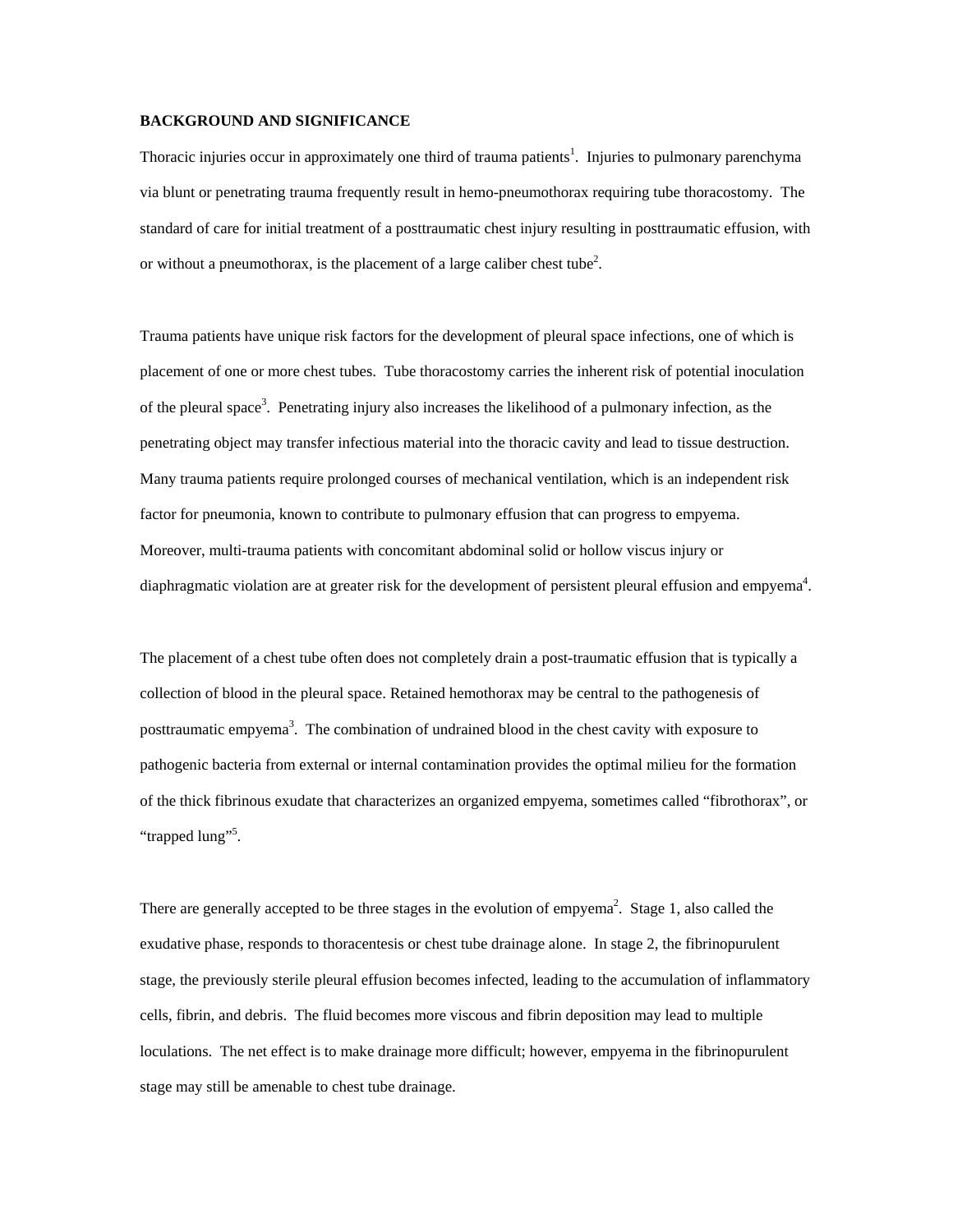The transition from stage 1 to 2 may occur quickly, often within twenty-four to forty-eight hours. A thick, inelastic pleural peel, or rind, that traps and compresses the lung, characterizes stage 3 empyema (organizing empyema). Knowing the stage of the empyema can be critical to the choice of treatment modality, as a stage 3 empyema frequently will not respond to any other modality outside of surgical debridement of the pleural peel $4$ .

There is considerable debate in the literature about the optimal treatment of posttraumatic pleural effusions that do not resolve after placement of a large bore pleural drain. Available treatment options include placement of additional large bore thoracostomy tubes, the use of smaller bore image-directed pleural catheters, infusion of intrapleural fibrinolytics, thoracoscopic drainage by video assisted thoracoscopic surgery (VATS), or traditional open thoracotomy with decortication<sup>5</sup>. Most often, a combination of additional small or large bore drainage tubes with or without fibrinolytics is used initially in an effort to avoid performing the latter two surgical procedures<sup>6</sup>.

Success rates with less invasive modalities have proven to be highly variable. A recent study found that the use of Streptokinase for drainage of empyema does not improve outcomes or length of hospital stay<sup>7</sup>. Another study found that the use of percutaneous pleural pigtail catheters in children, while efficacious for draining serous pleural effusions, were less effective for draining hemothorax, and were not effective for draining empyema<sup>8</sup>.

The variability of success with non-surgical modalities may be related to the stage of the empyema at diagnosis<sup>5</sup>, making accurate diagnosis and staging of empyema critical to determining the most effective treatment modality. However, the ability to accurately diagnose the stage of empyema with imaging techniques is unreliable at best, and subject to variable interpretation<sup>5</sup>. This may become more problematic when there is a concomitant pneumonia complicating the clinical and diagnostic picture.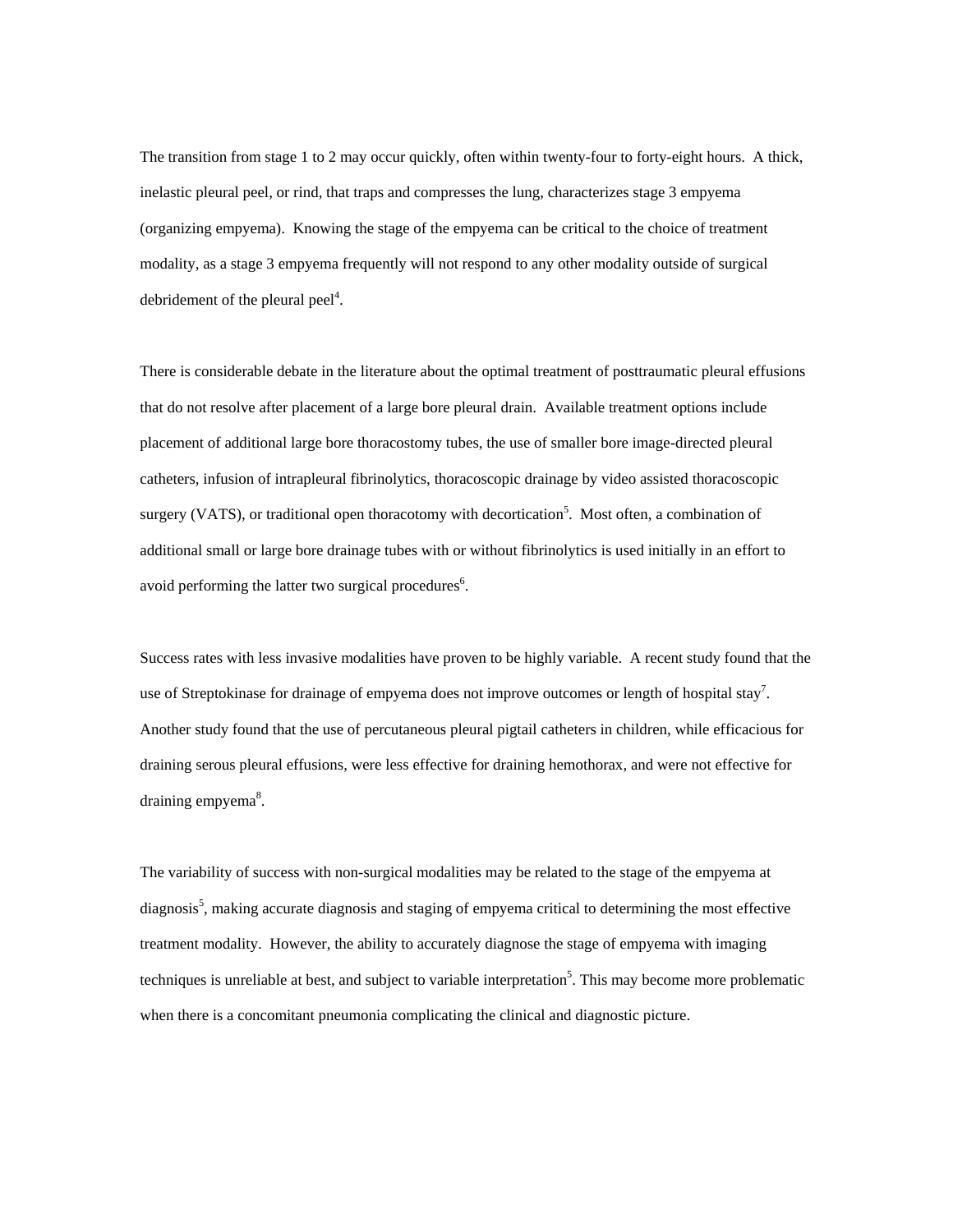Criteria for the diagnosis of empyema (in any stage) vary from institution to institution<sup>2-11,14-16</sup>. It has been suggested that the presence of a pleural peel on CT scan is indicative of a stage 3 empyema, and uniformly predicts the failure of non-operative treatment<sup>5</sup>. However, in that same series, chest CT missed the presence of a pleural peel in 17 of the 31 patients who were documented to have a significant pleural peel at the time of thoracotomy. The ability to radiographically distinguish an exudative stage 2 empyema from any other type of fluid collection is limited, which in turn may delay definitive and appropriate treatment.

The University of New Mexico Hospital (UNMH), a Level I trauma center, cares for approximately 150- 200 trauma patients annually that have significant chest injuries requiring tube thoracostomy. At UNMH, surgeons on the Trauma Service place and manage all posttraumatic thoracostomy tubes, utilizing large bore tubes (34 or 36 Fr for adults) under sterile conditions. Currently at UNMH, there is no definitive algorithm for the management of persistent posttraumatic pleural effusions that fail initial tube thoracostomy.

This paper describes the preliminary results of an ongoing study evaluating variables for all patients receiving tube thoracostomy after traumatic chest injury. The purpose of the study is to analyze the risk factors for failure of primary tube thoracostomy, to determine the outcomes for various treatment modalities subsequently employed, and to correlate the diagnostic modalities used.

#### **MATERIALS AND METHODS**

This was a retrospective study of patients who required tube thoracostomy in the management of traumatic chest injury and was approved by the Human Research and Review Committee at the University of New Mexico. The trauma registry database at the University of New Mexico Hospital, a Level I trauma center, was queried for all patients that were admitted between January 2003 and December 2003 and required the placement of a chest tube after a traumatic chest injury.

Each patient's medical paper chart was cross-referenced with his or her computer records to gather the following data: patient demographics, Injury Severity Score (ISS), type of chest trauma, presence of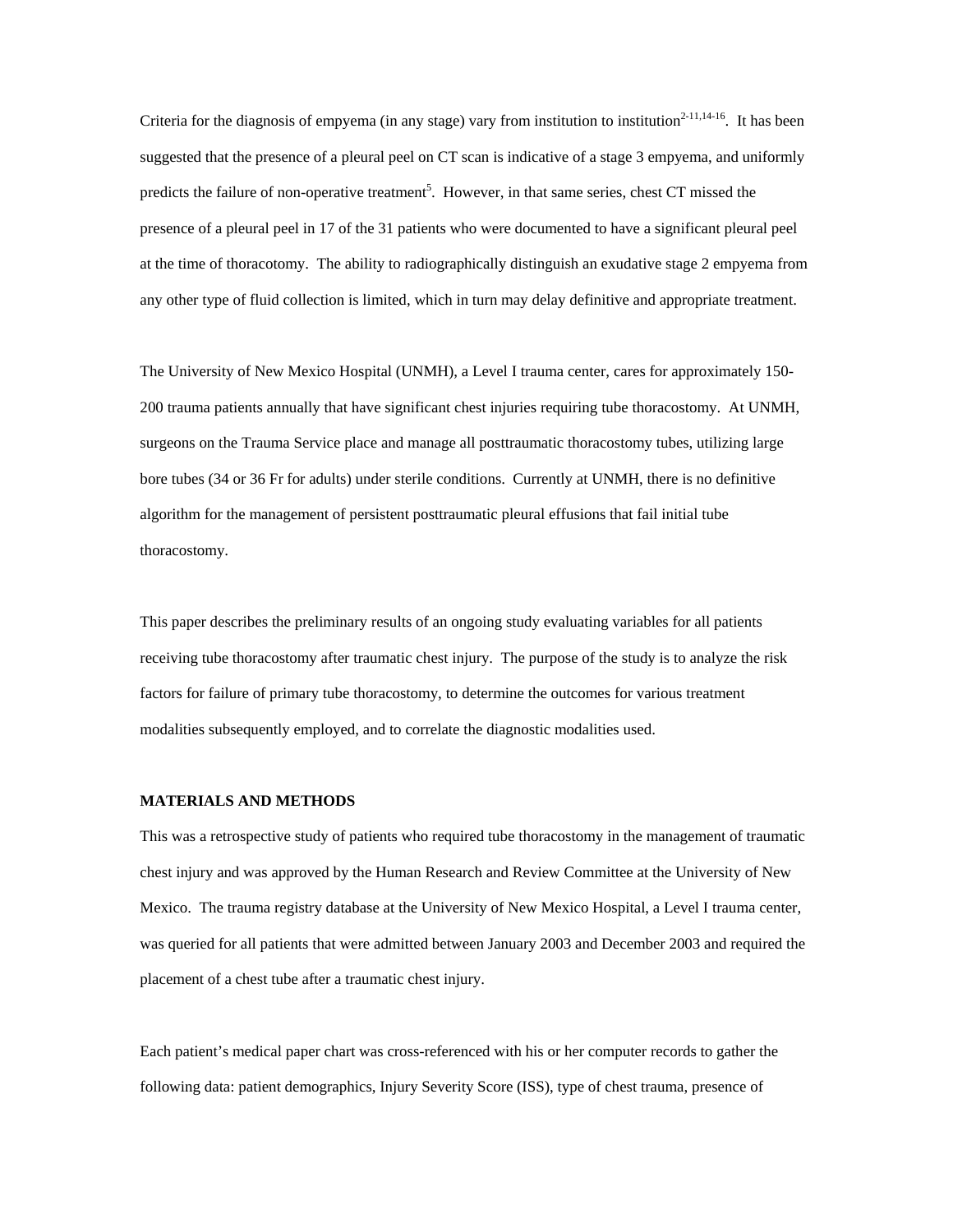abdominal or diaphragmatic injuries, any operations performed on admission, the indication and duration of each thoracostomy tube, the presence of retained fluid after tube placement was noted, and the need for and the duration of mechanical ventilation. If pneumonia was diagnosed, the results of cultures, and choice of antibiotics was recorded. When further treatments (additional thoracostomy tubes, percutaneous catheters, fibrinolytics, VATS, thoracotomy) were required, the sequence of events, timing, and efficacy was noted. Total number of chest tubes placed and whether the tube was placed in an outside facility, in the field, in the Emergency Department, or at the patient's bedside was also recorded. For patients who ultimately required either traditional or video assisted thoracotomy with decortication, other modalities that were employed prior to surgery were noted, as well as whether the patient failed video assisted thoracotomy prior to undergoing an open thoracotomy with decortication. Total hospital days and ICU length of service were also documented.

#### DEFINITIONS:

Significant traumatic chest injury was defined as an injury (hemothorax, pneumothorax, or hemopneumothorax) requiring invasive intervention (chest tube, thoracotomy, VATS).

Posttraumatic effusion is defined as the presence of pleural effusion as read by a radiologist on the admission chest X-ray or CT scan after admission for trauma.

Retained fluid was defined as the presence or persistence of a pleural effusion after placement of a chest tube.

The diagnosis of empyema required one of the following: (1) Purulent pleural fluid, documented by the presence of WBCs on gram stain at thoracentesis, chest tube or pleural catheter insertion, or at thoracotomy, (2) the presence of an inflammatory pleural peel at thoracotomy or VATS; or (3) radiographic finding of loculated pleural fluid collections or septated pleural fluid collections, or the presence of thickened or contrast enhancing pleura on chest CT scan or CXR.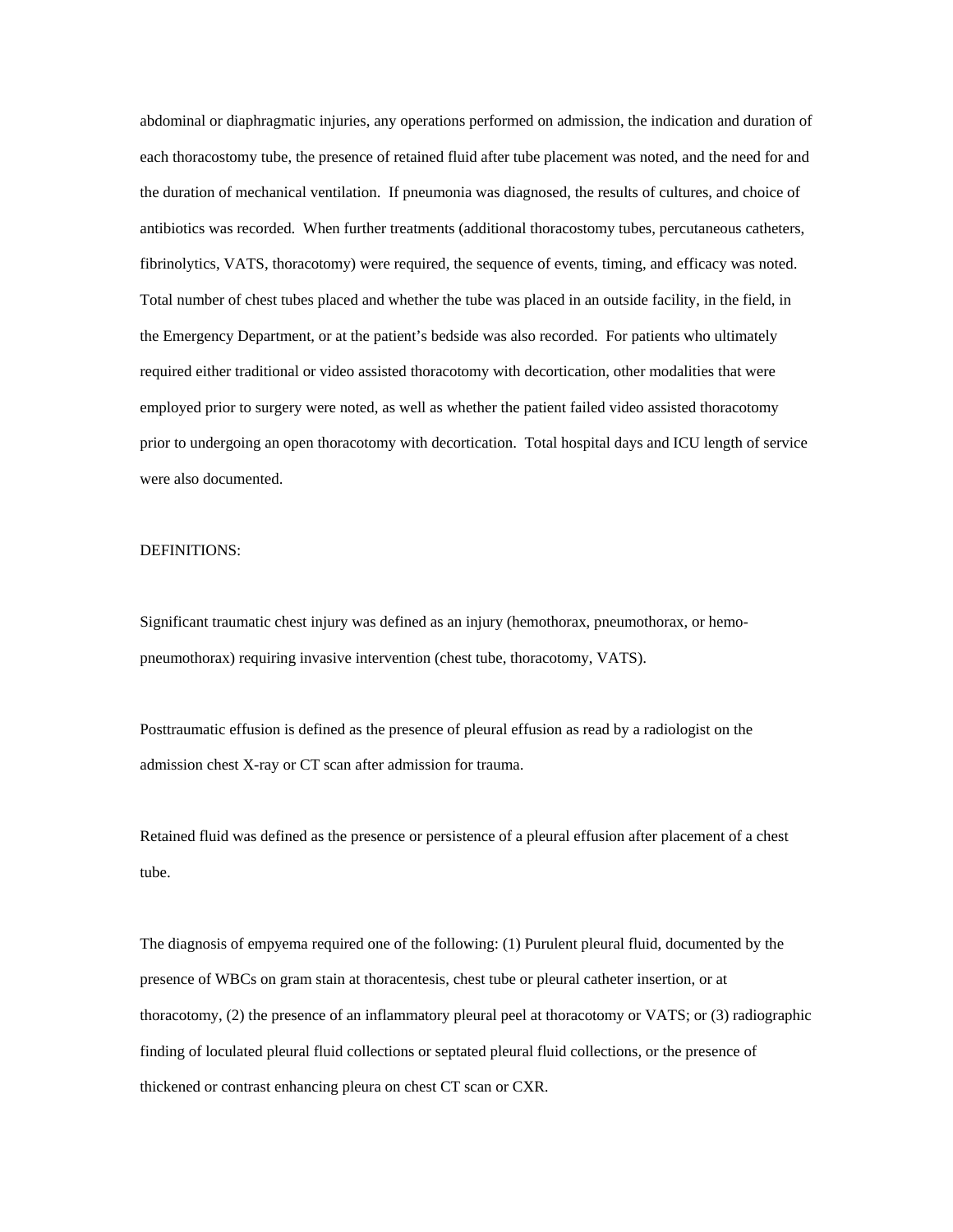Pneumonia was diagnosed if gram stain and respiratory culture of the patient's sputum or BAL were positive for a predominant organism, and if the following clinical criteria were present: a new infiltrate on CXR; signs of a systemic infection, (i.e., leukocytosis or body temperature of 38.5 degrees C or higher); increased tracheobronchial secretions, and a deterioration of pulmonary status as manifested by increasing oxygen requirement.

Chest tube drainage success was defined as either complete drainage of pleural effusion or incomplete drainage of pleural effusion but concomitant improvement in clinical signs of infection without the need for employing a secondary modality. Chest tube drainage failure was defined as requirement of a secondary modality. A secondary modality was defined as the placement of additional large or smaller caliber chest tubes or percutaneous catheters specifically for a persistent effusion, VATS, or open thoracotomy.

Because this is a report of preliminary data for an observational study, all data will be reported in terms of percentages and discreet values to delineate trends that were observed.

# **RESULTS**

During the year 2003, there were 156 patients who required tube thoracostomy after a traumatic chest injury, 43 patients (27.6%) had penetrating injuries and 113 (72.4%) had a blunt mechanism of injury. All patients had at least one chest tube placed. The average age of the patients was 37.2 years. There were 38 females (24.0%) and 118 males (76.0%). Injury Severity Scores (ISS) averaged 21 with a range of 9 to 54. There were a total of 263 chest tubes placed during this time period, including those small caliber tubes that were placed by interventional radiology (IR) under computed tomography guidance. The average number of chest tubes per patient was 1.7 tubes. The average length of stay (LOS) after admission was 13.6 days. One hundred and seven patients (68.6%) had successful primary tube thoracostomy and 49 patients (31.4%) required a secondary intervention and were termed failures of primary tube thoracostomy. Death occurred in 12 patients and was not directly related to complications of chest tube placement in any of the twelve.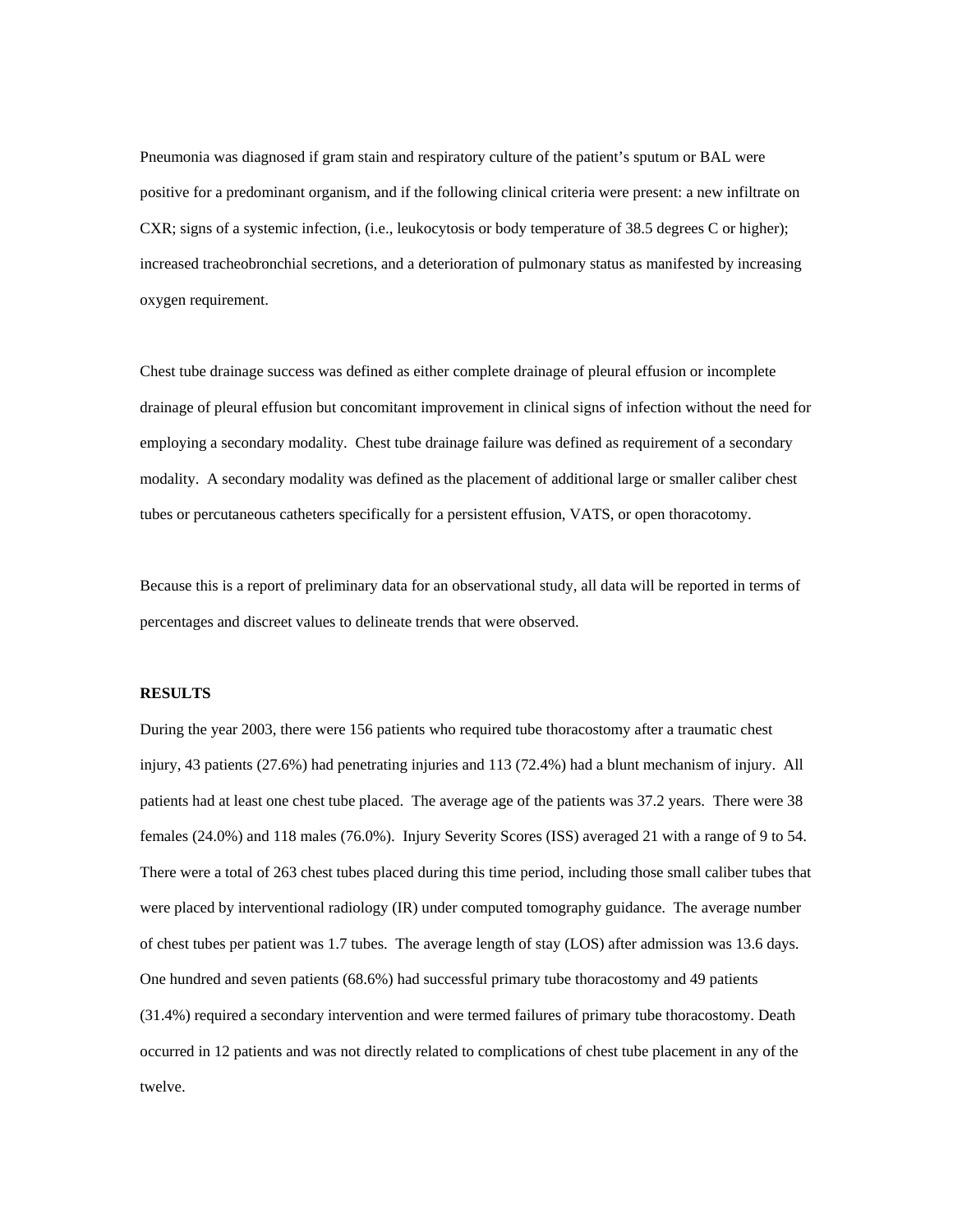|  | Table 1. Demographic Data of Patients with Chest Tubes $(n=156)$ |  |
|--|------------------------------------------------------------------|--|
|  |                                                                  |  |

| Characteristics                      | Mean | Range    |
|--------------------------------------|------|----------|
| Age, years                           | 37.2 | $(7-99)$ |
| <b>ISS</b>                           | 21   | $(9-54)$ |
| LOS                                  | 13.7 | $(1-74)$ |
| Tube Thoracostomy (including IR)     | 263  |          |
| Average Number, per patient          | 1.7  | $(1-8)$  |
| Average Duration, days               | 5.7  | $(1-18)$ |
| Mechanism of Injury                  | Mean | Percent  |
| Penetrating                          | 43   | 27.6%    |
| Blunt                                | 113  | 72.4%    |
| Success of Primary Tube Thoracostomy | 107  | 68.6%    |
| Failure of Primary Tube Thoracostomy | 49   | 31.4%    |
| Deaths                               | 12   | 7.7%     |

ISS = Injury Severity Scale, LOS = Length of Stay

| Table 2. Characteristics of Patients with Successful and Failed Tube Thoracostomy with Empyema. |  |  |  |  |
|-------------------------------------------------------------------------------------------------|--|--|--|--|
|                                                                                                 |  |  |  |  |

| <b>Patient Characteristics</b> | <b>Success</b> | Failure   | Empyema   |  |  |  |
|--------------------------------|----------------|-----------|-----------|--|--|--|
|                                | $(n=107)$      | $(n=49)$  | $(n=17)$  |  |  |  |
| Average Age                    | 36.3           | 37.5      | 38.3      |  |  |  |
| % blunt chest trauma           | 74.8           | 65.3      | 70.6      |  |  |  |
| $#$ PTX $(\%)$                 | 58 (54.2)      | 14 (28.6) | 3(17.6)   |  |  |  |
| # HTX or HPTX (%)              | 49 (45.8)      | 35 (71.4) | 14 (82.4) |  |  |  |
| % with retained fluid          | 55.1           | 77.8      | 85.7      |  |  |  |
| % pts w/abx prior to CT        | 16             | 14        | 23.5      |  |  |  |
| Avg. # CT/patient              | 1.2            | 2.8       | 3.4       |  |  |  |
| % Intubated                    | 47.7           | 79.6      | 64.7      |  |  |  |
| Avg. # of vent days            | 4.6            | 8.6       | 14.7      |  |  |  |
| Avg. # hospital days           | 12             | 17        | 27        |  |  |  |
| % with Pneumonia               | 22.4           | 42.8      | 64.7      |  |  |  |
| Average ISS                    | 19             | 24        | 24        |  |  |  |
| % Bacteremia                   | 0.97           | 10.2      | 17.6      |  |  |  |
| % with Abdominal or            | 25.2           | 32.7      | 29.4      |  |  |  |
| Diaphragm Injury               |                |           |           |  |  |  |
| # Deaths                       | $\Omega$       | 12        | 1         |  |  |  |

PTX=pneumothorax, HTX=hemothorax, HPTX=hemopneumothorax

There were 107 patients in the success group. They had an average age of 36.3 years and there were 80 males and 27 females. Eighty of these patients had blunt chest trauma (74.8%) and 27 had penetrating trauma (25.2%). The indication for chest tube in 58 patients was pneumothorax (54.2%) and in 49 patients,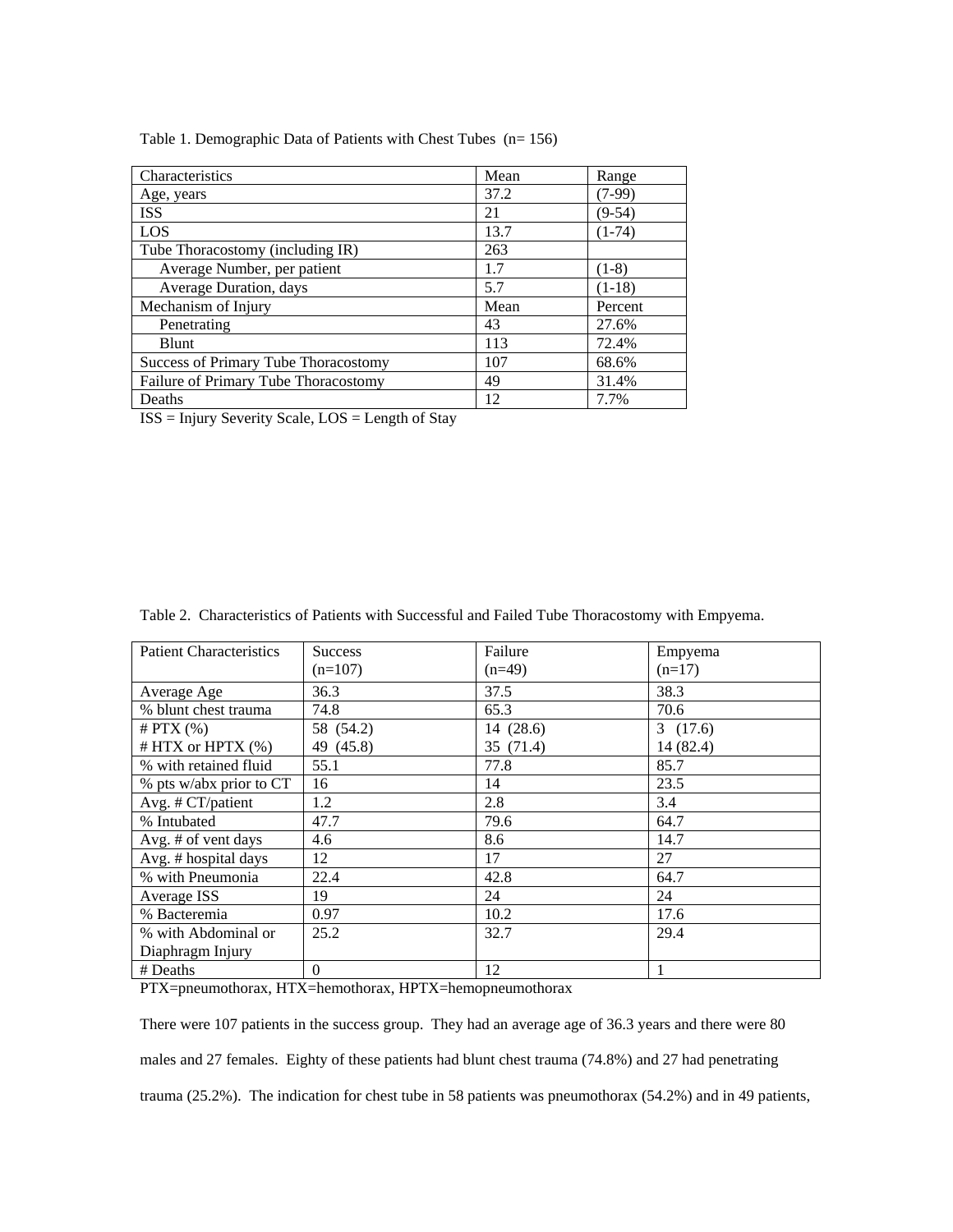the indication was either HTX or HPTX (45.8%). Twenty-seven of the 49 patients with HTX or HPTX had retained fluid on the first chest x-ray after the placement of the chest tube (55.1%). The average number of chest tubes per patient was 1.2 for the patients in the success group. Fifty-one patients (47.7%) in this group were intubated with the average number of vent days totaling 4.6 days. Pneumonia was diagnosed in 24 patients (22.4%). Twenty-seven patients were found to have abdominal injuries (25.2%), and 1 patient had bacteremia documented by blood culture (0.97%). The average Injury Severity Score (ISS) was 19.

There were 49 patients in the failure group. The average age was 37.5 years and there were 37 males and 12 females. Thirty-two patients (65.3%) sustained blunt chest trauma, while the remaining 17 patients sustained penetrating injuries (34.9%). The indication for chest tube in 14 patients was PTX (28.6%), and in the remaining 36, the indication was HTX or HPTX (71.4%). Twenty-eight of the 36 patients with HTX/HPTX had retained fluid after placement of the chest tube for that indication (77.8%). Seven received antibiotics prior to chest tube insertion (14%). There was an average of 2.8 chest tubes placed per patient in this group. Thirty-nine (79.6%) of the patients were intubated and remained mechanically ventilated for and average of 8.6 days. Pneumonia was diagnosed in 21 patients (42.8%). Sixteen patients (32.7%) were found to have concomitant abdominal or diaphragmatic injuries. Five patients had bacteremia (10.2%). The average ISS was 24.

The patients in the empyema group are a subset of the failure group. There were a total of 17 patients that went on to have empyema (all stages). The average age was 38.3 years, with 5 females and 12 males in the group. Twelve patients had blunt trauma (70.6%) and 5 had penetrating trauma (29.4%). PTX was the indication for thoracostomy in 3 patients (17.6%) and the remaining 14 had a chest tube placed for HTX or HPTX (82.4%). Twelve of the patients who had chest tubes placed for HTX or HPTX (85.7%) had retained hemothorax after placement of the chest tube on the same side as the empyema. Four patients (23.5%) received antibiotics prior to the placement of that chest tube. The average number of chest tubes in this group was 3.4 per patient. Eleven patients were intubated (64.7%) with the average number of ventilator days totaling 14.7 per patient. A diagnosis of pneumonia was made in 11 patients (64.7%) and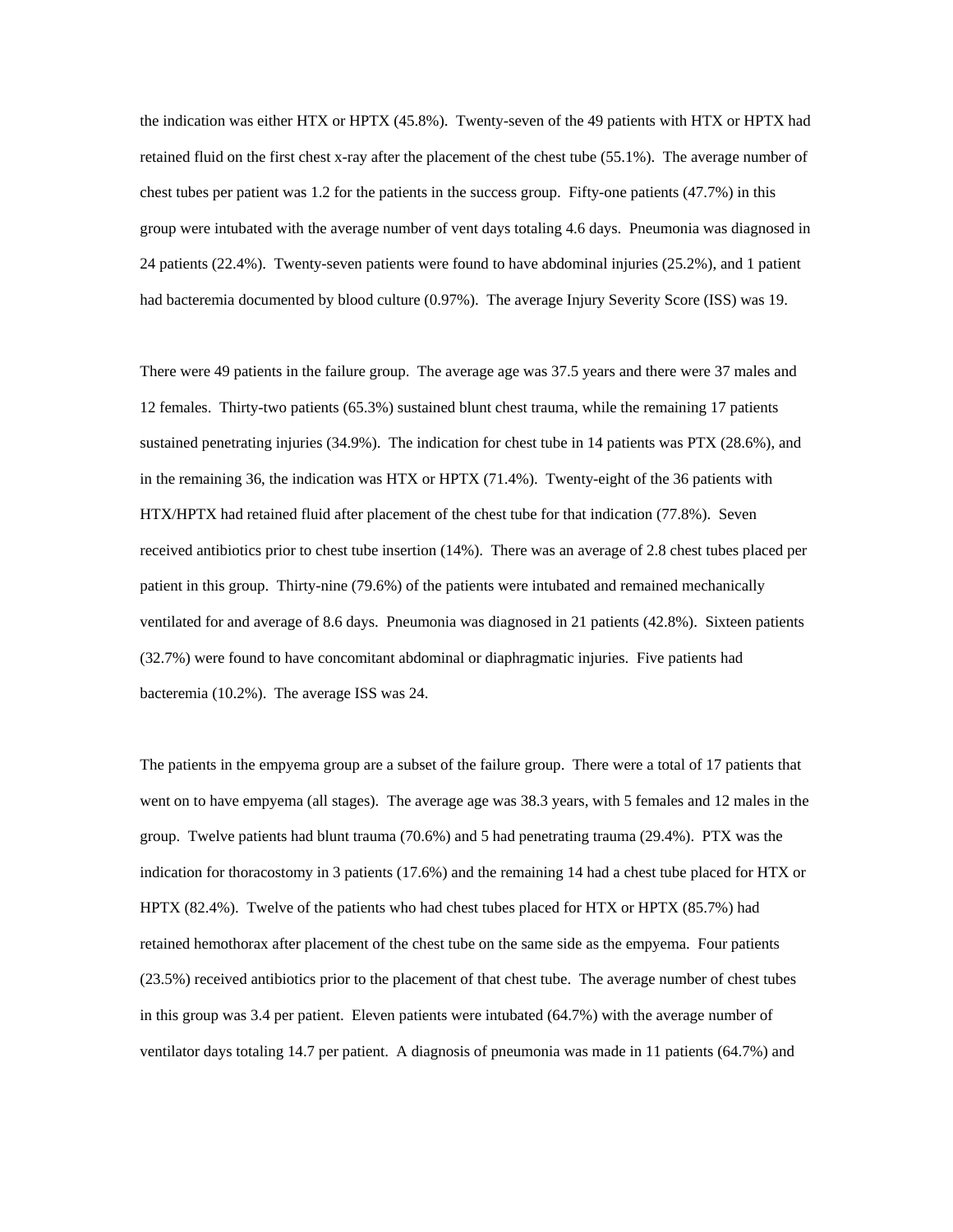bacteremia occurred in 3 (17.6%). Abdominal injuries were found in 5 patients (29.4%). The average ISS was 24.

Of the 49 patients who did not have successful primary tube thoracostomy, 12 died (8 within 48 hours of their injuries, 1 from complications of malignancy, 2 after the family decided to withdraw support, and 1 from overwhelming sepsis). Of those 36 patients who survived and who required secondary interventions, 16 patients had resolution of the effusion after receiving only additional large bore chest tubes as their secondary intervention. One patient required fibrinolytics to be instilled into a large bore catheter as the only secondary intervention prior to resolution. The remaining 19 surviving patients that failed primary and secondary large bore tube thoracostomy required additional interventions as shown in Table 2.

|                                                      | Total  | Percent |
|------------------------------------------------------|--------|---------|
| Patients requiring secondary interventions (does not | 36/156 | 23.1%   |
| include those who died)                              |        |         |
| Patients requiring secondary large bore CT only      | 16/36  | 44.4%   |
| Patients requiring CT+lytics                         | 1/36   | 2.7%    |
| Patients receiving IR drainage                       | 9/36   |         |
| CT+IR (without lytics or other modality)             | 5/36   | 13.8%   |
| CT+IR+lytics+VATS or Thoracotomy                     | 2/36   | 5.6%    |
| CT+IR+VATS or Thoracotomy                            | 2/36   | 5.6%    |
| Patients undergoing surgical treatment after primary |        |         |
| and/or secondary tube thoracostomy failure           | 10/36  |         |
| CT+VATS only                                         | 5/36   | 13.8%   |
| CT+VATS and Thoracotomy                              | 1/36   | 2.7%    |
| CT+Thoracotomy only                                  | 4/36   | 11.1%   |

Table 3. Secondary Interventions for Patients Failing Primary Tube Thoracostomy

A total of 9 patients received IR drainage in addition to at least one large bore thoracostomy tube. This was successful in 5 patients and failed in 4 patients. Of the 4 patients that failed IR drainage, 2 received fibrinolytics and then ultimately required thoracotomy, 1 went directly to thoracotomy after IR drainage failed, and 1 underwent VATS after initial failure of IR drainage.

Six patients underwent VATS immediately after primary chest tube failure. One of the 6 patients was found to have a retained hemothorax, 1 had persistent air leak, and 4 were treated for empyema. One of the 4 patients that underwent VATS for empyema had to be converted to open thoracotomy. There were 4 patients that had open thoracotomy performed as the only secondary intervention. Three of the 4 patients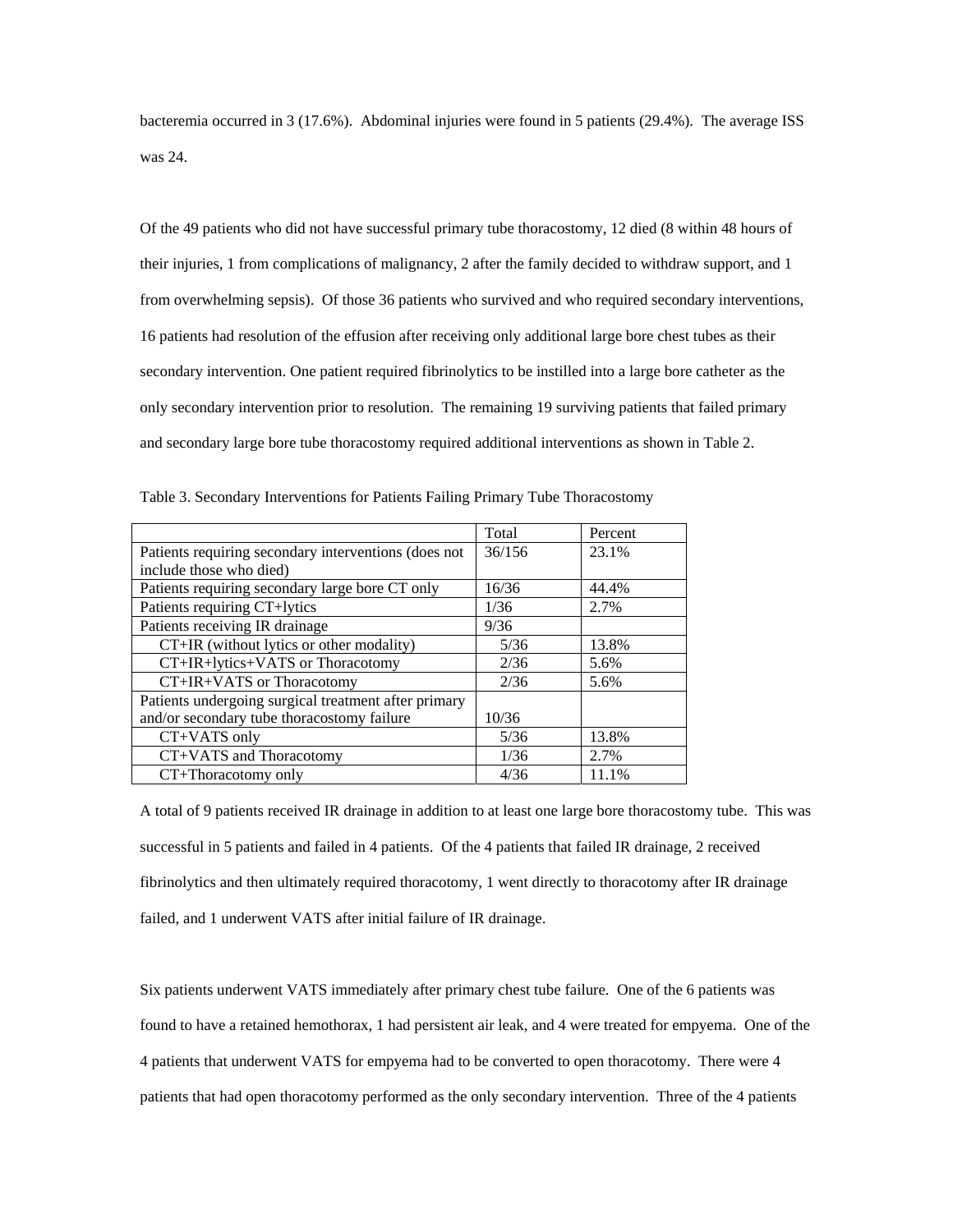had massive hemothorax, which was not amenable to resolution with chest tubes, and underwent the thoracotomy upon admission, and 1 had a retained hemothorax.

| racio: Characteristics or patients with emploint $\{n, 1\}$ |   |                           |                           |                           |   |                   |                   |   |          |    |   |         |    |    |    |                   |          |       |
|-------------------------------------------------------------|---|---------------------------|---------------------------|---------------------------|---|-------------------|-------------------|---|----------|----|---|---------|----|----|----|-------------------|----------|-------|
|                                                             |   |                           |                           | 4                         |   | O                 |                   | 8 | $\Omega$ | 10 |   | 12<br>∸ | 13 | 14 | 15 | 16                | 17       | total |
| Dx Modality                                                 |   |                           |                           |                           |   |                   |                   |   |          |    |   |         |    |    |    |                   |          |       |
| Tissue cx                                                   |   | $\mathbf{v}$<br>A         |                           |                           |   | $\mathbf{v}$<br>A | $\mathbf{v}$<br>A |   | X        |    | X | X       |    | X  |    | $\Delta$          |          | 9/17  |
| OR peel                                                     |   |                           |                           |                           |   | X                 |                   |   |          |    |   |         |    | X  |    |                   |          | 2/17  |
| CT peel                                                     |   |                           |                           |                           |   |                   |                   | X |          |    |   | X       |    |    |    | $\mathbf{v}$<br>л |          | 3/17  |
| Pleural pus                                                 |   |                           | $\mathbf{v}$<br>$\Lambda$ | $\mathbf{r}$<br>$\Lambda$ | X |                   |                   | X |          |    | X |         |    |    |    | $\mathbf{v}$<br>A |          | 6/17  |
| Loculations                                                 | X | $\mathbf{v}$<br>$\Lambda$ | $\mathbf{v}$<br>$\Lambda$ |                           | X |                   | X                 |   |          | X  |   |         | X  | X  |    |                   | $\Delta$ | 9/17  |
| Radiol. dx                                                  |   |                           |                           |                           |   | X                 |                   | X |          |    |   | X       |    |    |    |                   |          | 3/17  |

Table. Characteristics of patients with empyema  $(n=17)$ 

Table 4 summarizes the modalities used in the diagnosis of empyema and if a radiologist diagnosed empyema based on the radiographic findings. Three of the 17 patients were diagnosed by a radiologist. One of those 3 was diagnosed after placement of an IR drain revealed a positive fluid culture, and the other 2 were diagnosed by the presence of a pleural peel on CT scan. Because not every patient was treated surgically, we cannot know which patients had a pleural peel upon presentation to the operating room. However, of the 3 patients who had a pleural peel on CT scan, none were noted to have a pleural peel upon surgical intervention. Loculations were present on either CT scan or chest x-ray in 8 of the 17 patients, purulent pleural fluid in 6 of the 17, and a tissue diagnosis was made in 9 of 17 patients.

# **DISCUSSION**

Despite protocol at UNMH, which requires placement of chest tubes under sterile conditions by general surgery residents with supervision, we found that successful outcome of primary tube thoracostomy occurs in only 68.6% of patients who require a chest tube as a result of chest trauma. The remaining 31.4% who fail primary tube thoracostomy receive additional treatment modalities and, in general, require longer hospital stays.

Several studies have retrospectively determined individual risk factors for failure of tube thoracostomy<sup>3-7, 16.</sup> We wanted to confirm that the patient population that failed primary tube thoracostomy at our institution would demonstrate similar observable trends that would indicate the validity of those risk factors. We did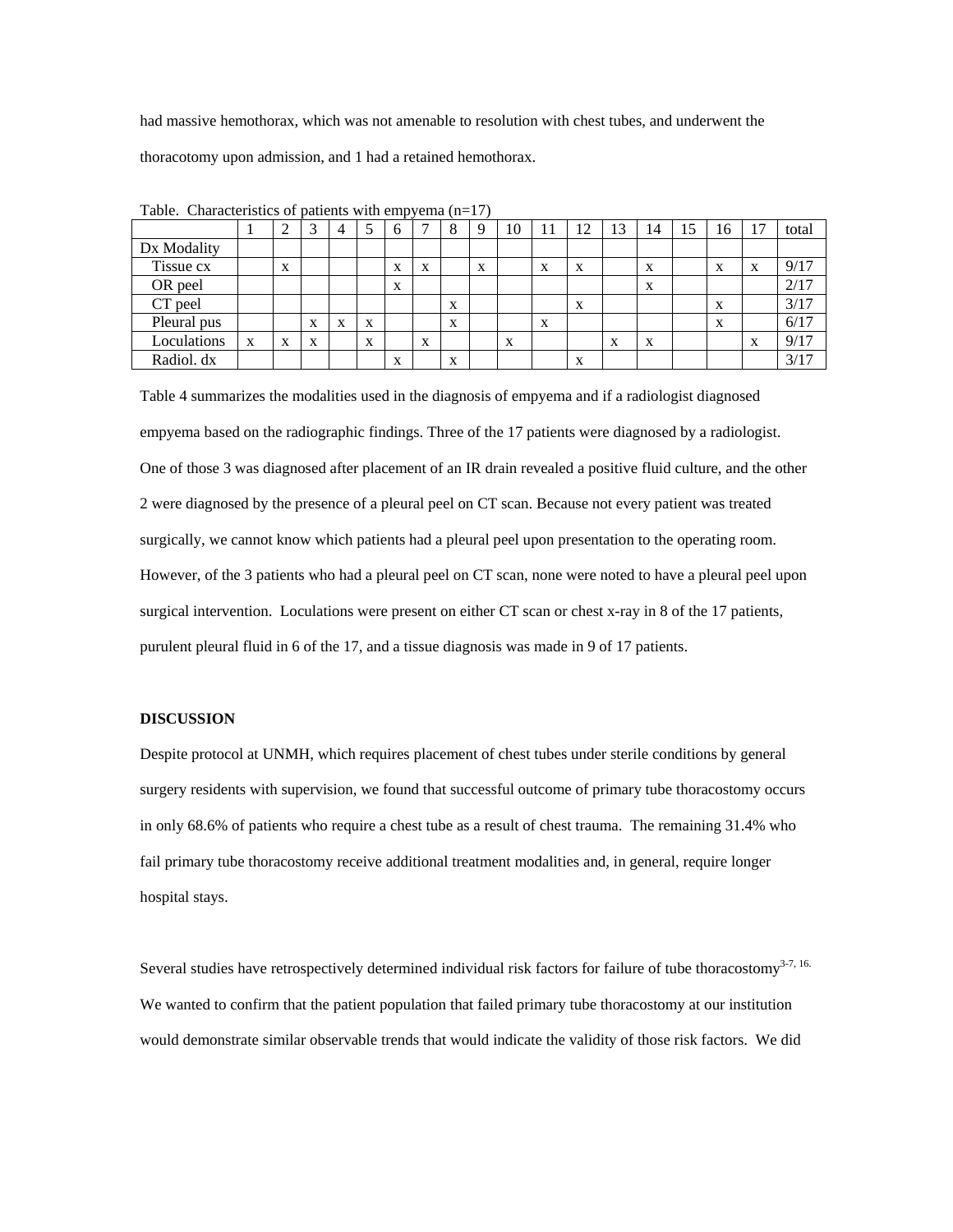observe that patients in the failure group collectively demonstrated trends were previously noted in the literature to be individual risk factors for chest tube failure.

Those patients that failed primary tube thoracostomy tended to have more penetrating chest trauma, were more likely to have required a chest tube for hemothorax (with or without pneumothorax), and tended to retain that hemothorax more often than the group that had successful tube thoracostomy. They received antibiotics prior to placement of the first chest tube less often than the failure group, although they were more likely to have had pneumonia and/or bacteremia. Also, they tended to have more concomitant abdominal or diaphragm injuries, were more likely to require intubation, and tended to have longer duration of mechanical ventilation and hospitalization.

Although it is difficult to infer causality of chest tube failure from any of these risk factors, we may be able to infer that patients who exhibit these characteristics should be more carefully monitored for diminishing chest tube output, and should have more aggressive treatments instituted sooner.

As noted above, the patients in the failure group who went on to develop empyema tended to reflect the trends seen for the failure group in general. However, there were some notable exceptions. While the authors acknowledge that the percentage of the patient population studied who went on to develop empyema was small (10.9%), there were observable trends in that group when compared to the group that failed primary tube thoracostomy that warrant further discussion because they do not correlate with the literature.

First, a larger percentage of patients with empyema got antibiotics than did either the success or the failure group. This is compelling because it has been suggested that patients receiving chest tubes routinely receive prophylactic antibiotics<sup>3</sup> to prevent pleural space infections and sepsis. Our observation may attest to the inefficacy of antibiotics for treatment of empyema once it has progressed past the fibrinopurulent stage. To determine whether our observation signified this conclusion, it would be necessary to include a tissue diagnosis for every patient with empyema to determine whether they had progressed past the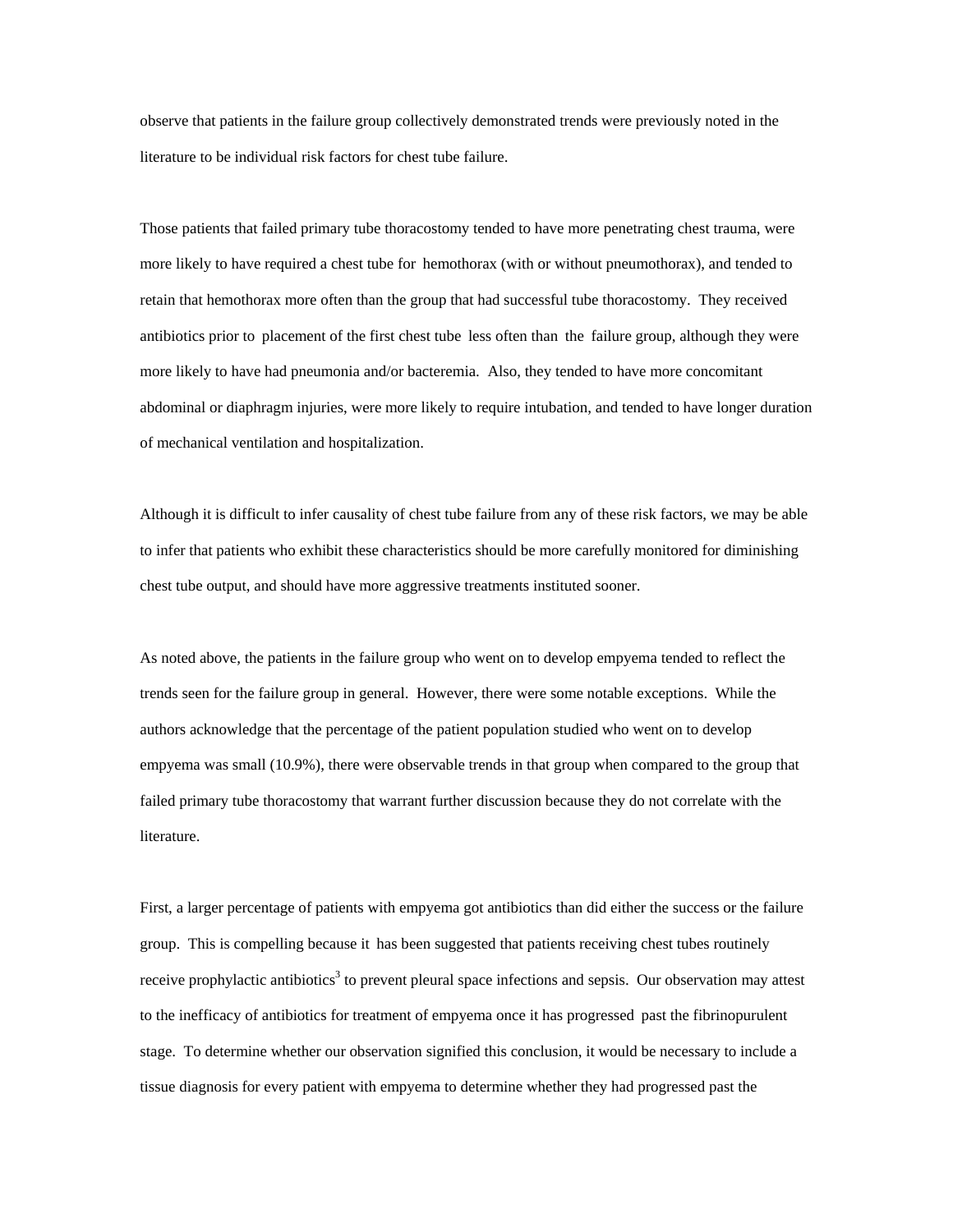fibrinopurulent stage. Because tissue diagnosis is not done routinely at our institution, it would be necessary to design a prospective study with routine tissue sampling for every patient with suspected empyema. Additional, our study was designed to assess the same information for every chest tube placed, including smaller bore IR drains and drains placed after the primary chest tube had failed. Our observation regarding administration of antibiotics before placement of thoracostomy tubes may also reflect the fact that the patients with empyema were more likely to have a diagnosed pneumonia or other suspected infection for which they were already receiving prophylactic antibiotics at the time of the additional chest tube placements.

Second, the empyema group was less likely to have concomitant abdominal or diaphragmatic injuries than the failure group. Despite a body of literature that cites inflammatory processes within the abdominal cavity as being a risk factor for nontrauma patients in the development of empyema<sup>4, 10</sup>, it appears that this does not hold true for trauma patients. Our observation may reflect the nature of the abdominal and diaphragmatic injuries that trauma patients sustain, and that these injuries are almost always repaired immediately, and do not form the foci of abscess that may develop in a nontrauma patient as a result of a remote cholecystectomy or splenectomy, both of which are cited as common sources of intraabdominal abscess.

Third, because the ISS was observed to be exactly the same for the empyema group as the failure group, the authors are lead to believe that there is a contributing risk factor among trauma patients who develop empyema that is independent of the severity of their injuries.

Finally, although the empyema group tended to have longer LOS and more mechanical ventilation days, there were a smaller percentage that were intubated. This seems counterintuitive. We interpreted this tendency to mean that simply the requirement for intubation may not be an independent risk factor for empyema and that perhaps the longer LOS and mechanical ventilation days for this patient population were secondary to the empyema itself.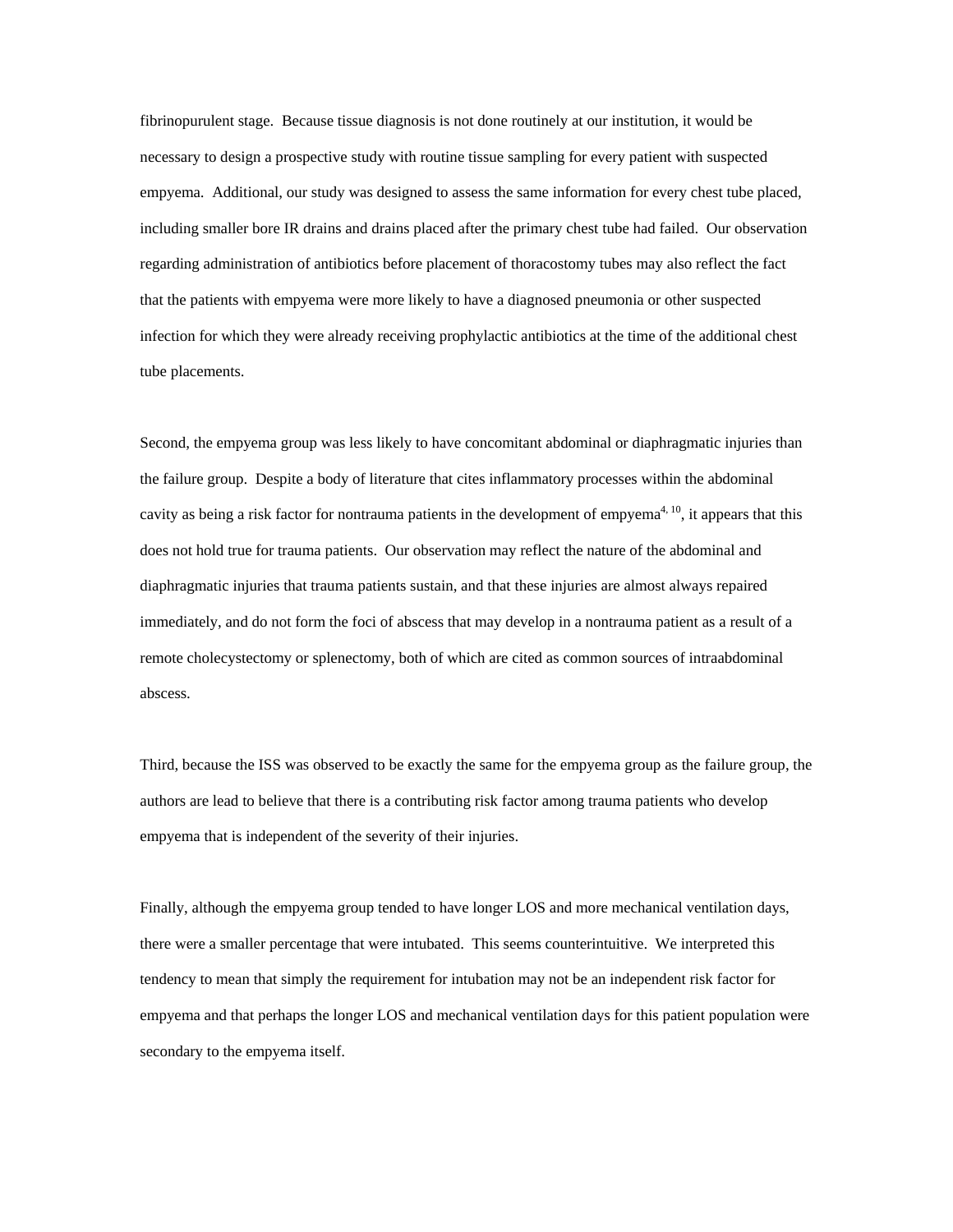The most consistent difficulty that we encountered in the collection of data was the inconsistency of the method of diagnosis and the lack of correlation with tissue diagnosis and pathologic findings to radiographic findings. The single most compelling observation that we were able to make was that in the process of diagnosing empyema, much emphasis was placed on the presence of a pleural peel on CT scan, when in fact, that radiographic finding was present in less than 18% of patients that were diagnosed with empyema through other diagnostic modalities. This observation corresponds to conclusions previously noted by other authors who suspect that the presence of a pleural peel on CT scan, which is part of the diagnostic criteria that radiology uses to diagnose empyema, is infrequently encountered<sup>4, 15.</sup>

Another objective of this study was to delineate the success of current management strategies in the treatment of posttraumatic empyema. Because there were only 3 patients that received fibrinolytics, it would be difficult to assess for a pattern in the use of this modality, other than to state that it is not frequently used by the trauma surgeons in the management of persistent pleural effusions. However, of note, both of the 2 patients who were infused with fibrinolytics through IR catheters went on to need open thoracotomy. The only patient who was successfully treated with fibrinolytics was infused through a largebore chest tube.

IR drains were used to drain fluid collections, but were successful in only 5 of the 9 patients who were treated in this fashion. Again, the sample size is small. However, it may be suggested that small-bore percutaneous catheters are not consistently successful enough to recommend their routine use prior to VATS or open thoracotomy. VATS for empyema was successful in 4 of the 5 patients for whom it was employed in the treatment of empyema and was uniformly successful when employed for retained hemothorax or persistent air leak. Open thoracotomy was performed in 7 patients without attempting to perform VATS first based on attending physician preference. Four open procedures were done for empyema and 3 were done for hemothorax. There was only 1 conversion from VATS to open thoracotomy for empyema. All 7 open thoracotomies were successful in the treatment of empyema.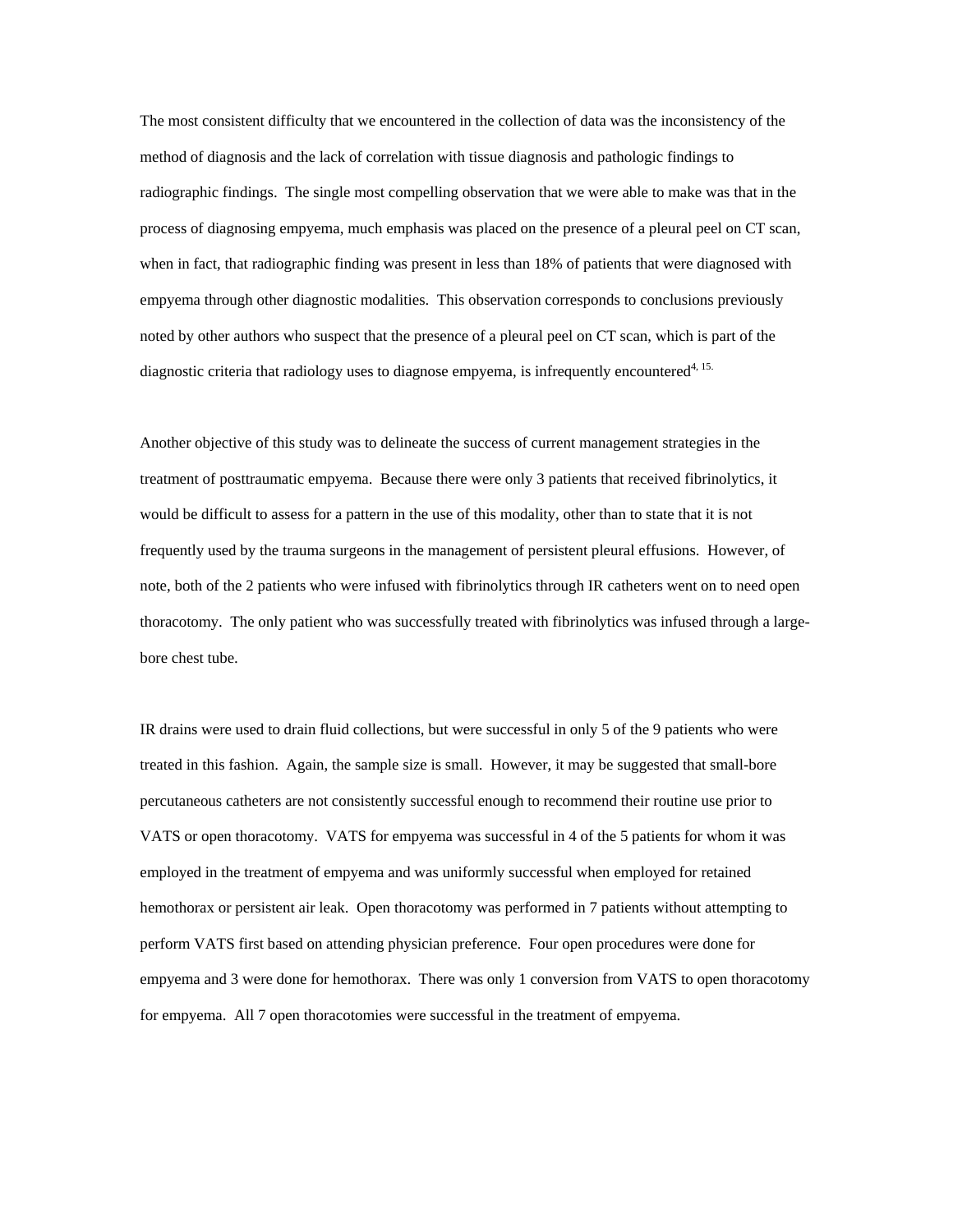Although the sample size was extremely small, the authors feel that we are beginning to observe trends that will be maintained with a larger sample size and that when the final data analysis is complete, we will be able to make recommendations for optimal treatment of posttraumatic empyema.

## **CONCLUSIONS**

The utility in any observational study that assesses for risk factors in the progression of any disease entity is to attempt to identify those risk factors that can be modified or prevented. Without the benefit of larger numbers of patients and a control group, it may be difficult to make specific recommendations about the diagnosis and treatment of posttraumatic empyema based on the information gathered. However, because we observed certain trends that correlated well with accepted literature, the authors feel that we can make some general statements about the successful management of tube thoracostomy.

1. Aggressive and thorough drainage of blood in the chest cavity should be the primary goal for any trauma patient with pleural effusion on chest x-ray after trauma. The presence of retained hemothorax was the strongest trend that we observed among patients with primary failure. Unlike medical patients, who may have a myriad of reasons to have serous fluid in the pleural space (malignancy, CHF, pneumonia, cirrhosis), there is an excellent chance that patients sustaining blunt or penetrating trauma to the chest will have a pleural effusion that consists of blood.

2. Early, and accurate, diagnosis and treatment of ventilator-associated pneumonia and bacteremia, although not proven to prevent seeding of the pleural space, may decrease overall length of hospital stay and diminish ventilator dependence. Further analysis of patients with empyema, and how these entities affect the development of empyema is warranted.

3. In the diagnosis of empyema, it may be more important to rely on the patient's clinical presentation in conjunction with non-radiographic and radiographic diagnostic modalities than to rely exclusively on the elusive radiographic finding of a pleural peel, which is often either not present or is not interpreted as that. It will be very important in the next phase of this ongoing study to delineate which radiographic modalities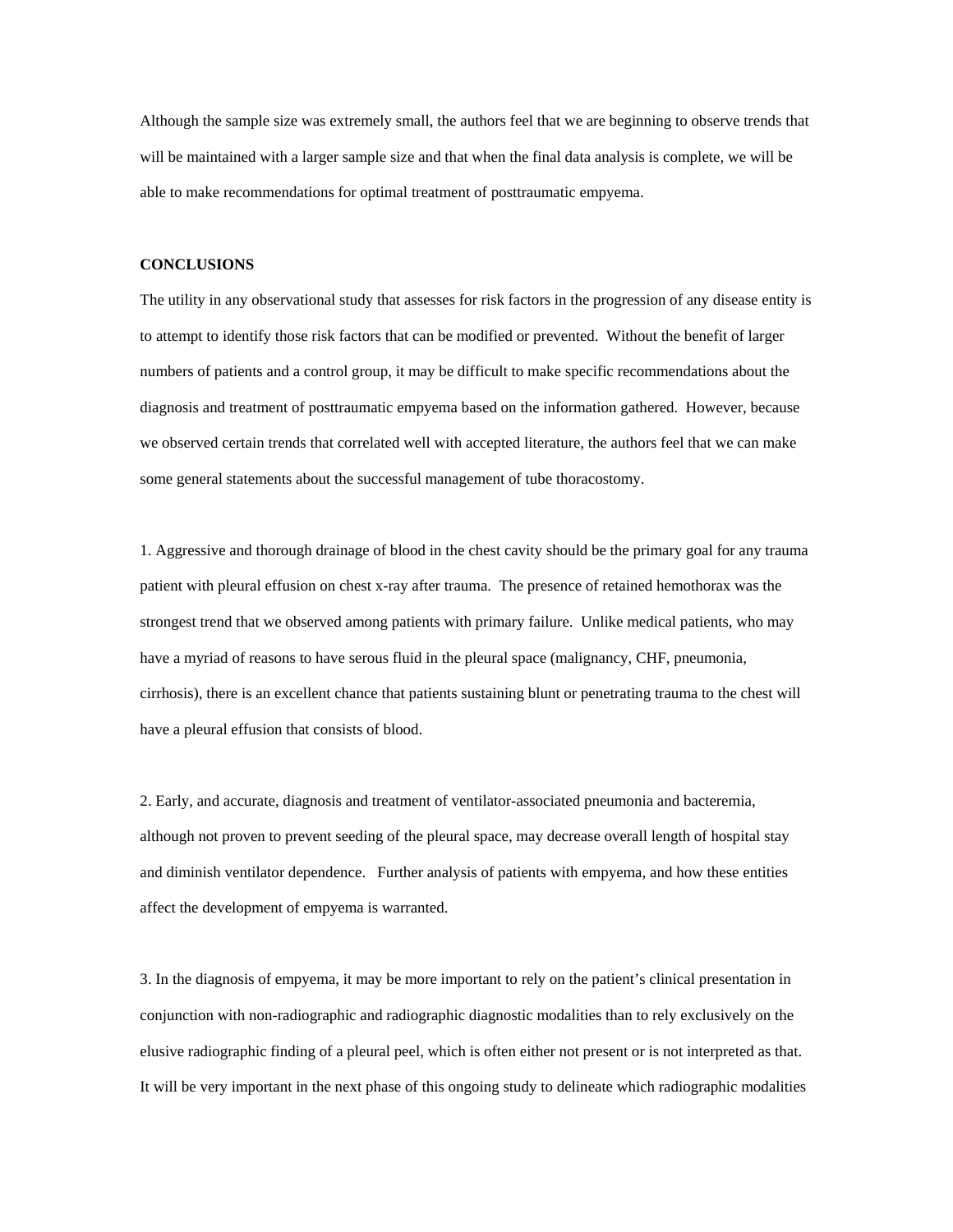were employed, and how well they correlate to tissue diagnosis and intraoperative findings. With such a small sample size in the empyema group, we can only speak to our observations for the preliminary findings.

4. Although we often use "less invasive" treatment modalities such as IR drains and fibrinolytics, several studies have advocated for the early use of VATS in the treatment of empyema in the fibrinopurulent stage, as well as for retained hemothorax and persistent air leak<sup>1,6,11-13,15</sup>. It may be that although IR drainage is successful some of the time, when it is not successful, this translates into more hospital days and cost to the patient, as well as more lifetime exposure to radiation through repeated CT scans and chest x-rays. It has been suggested that perhaps once a pleural effusion has become loculated, that it should be treated with VATS and not be attempted to drain with percutaneous pigtail catheters<sup>6, 8,11,12-14</sup>. A prospective study would help to define the role of IR drainage in the setting of empyema.

Without question, the limitations of this study are those of an observational study with preliminary results. Without the remainder of the data, which is to be collected, we have only the ability to report trends and observations without the benefit of statistical analysis.

## **REFERENCES**

- 1. Schermer, Carol R., et al. A Prospective Evaluation of Video-assisted Thoracic Surgery for Persistent Air Leak due to Trauma. *Am J Surg*. 1999; 177: 480-484.
- 2. Davies, CWH, et al. BTS Guidelines for the Management of Pleural Infection. *Thorax*. 2003; 58(Suppl II): 1118-1128.
- 3. Hoth, Jason J., et al. Pathogenesis of Posttraumatic Empyema: The Impact of Pneumonia on Pleural Space Infections. *Surg Infect*. 2003; 4(1): 29-35.
- 4. Huang, Hsu-Chia, et al. Predicting Factors for Outcome of Tube Thoracostomy in Complicated Parapneumonic Effusion or Empyema. *Chest.* 1999; 115: 751-756.
- 5. de Souza, Almerindo, et al. Optimal Management of Complicated Empyema. *Am J Surg.* 2000; 180: 507-511.
- 6. Scherer, Lynette A., et al. Video-Assisted Thoracic Surgery in the Treatment of Posttraumatic Empyema. *Arch Surg*. 1998; 133: 637-642.
- 7. Maskell, Nicholas A. et al. U.K. Controlled Trial of Intrapleural Streptokinase for Pleural Infection. *N Engl J Med*. 2005; 352: 856-874.